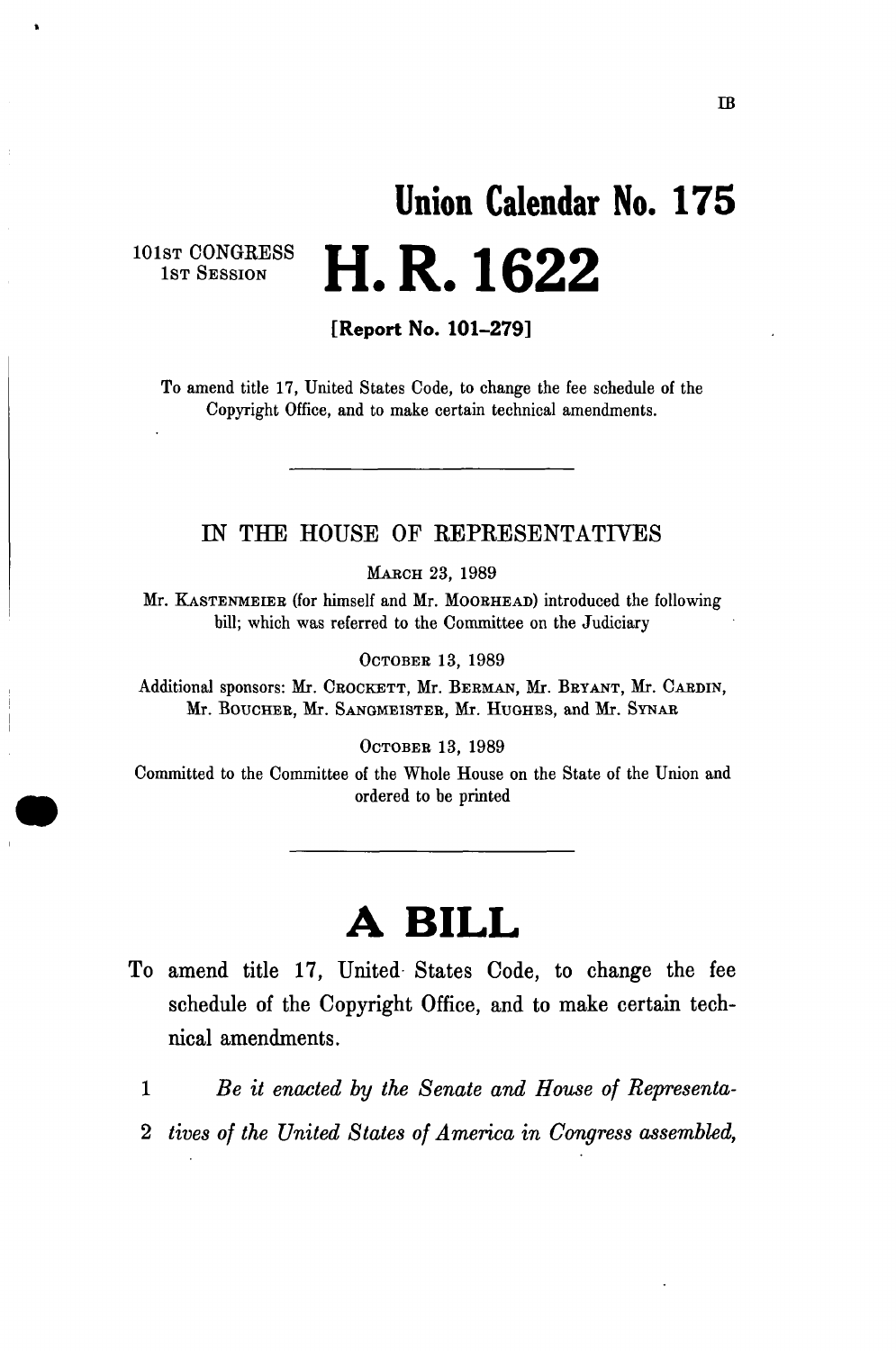1 SECTION 1. SHORT TITLE.

2 This Act may be cited as the "Copyright Fees and 3 Technical Amendments Act of 1989".

4 SEC. 2. FEES OF COPYRIGHT OFFICE.

5 (a) FEE SCHEDULE.—Section 708(a) of title 17, United 6 States Code, is amended to read as follows:

7 "(a) The following fees shall be paid to the Kegister of 8 Copyrights:

9 "(1) on filing each application under section 408 10 for registration of a copyright claim or for a supple-11 mentary registration, including the issuance of a certifi-12 cate of registration if registration is made, \$20;

13 "(2) on filing each application for registration of a 14 claim for renewal of a subsisting copyright in its first 15 term under section 304(a), including the issuance of a 16 certificate of registration if registration is made, \$12; 17 "(3) for the issuance of a receipt for a deposit 18 under section 407, \$4;

19 "(4) for the recordation, as provided by section 20 205, of a transfer of copyright ownership or other doc-21 ument covering not more than one title, \$20; for addi-22 tional titles, \$10 for each group of not more than 10 23 titles;

24 "(5) for the filing, under section 115(b), of a 25 notice of intention to obtain a compulsory license, \$12;

2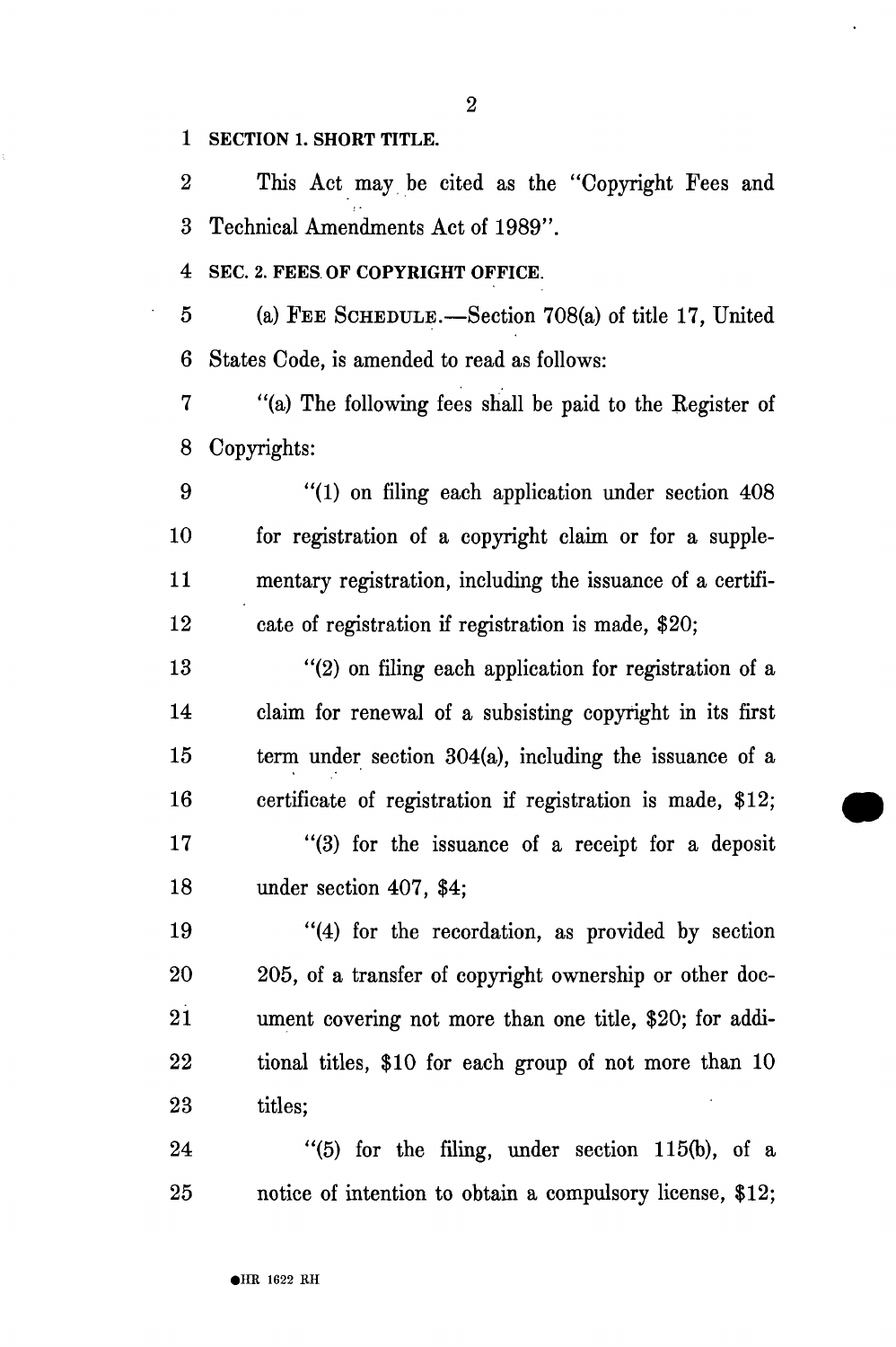1  $\frac{1}{6}$  (6) for the recordation, under section 302(c), of a 2 statement revealing the identity of an author of an 3 anonymous or pseudonymous work, or for the recorda-4 tion, under section 302(d), of a statement relating to 5 the death of an author, \$20 for a document covering 6 not more than one title; for each additional title, \$2; 7 "(7) for the issuance, under section 706, of an ad-8 ditional certificate of registration, \$8; 9 "(8) for the issuance of any other certification, 10 \$20 for each hour or fraction of an hour consumed 11 with respect thereto; 12 "(9) for the making and reporting of a search as 13 provided by section 705, and for any related services, 14 \$20 for each hour or fraction of an hour consumed 15 with respect thereto; and

16 "(10) for any other special services requiring a 17 substantial amount of time or expense, such fees as the 18 Register of Copyrights may fix on the basis of the cost 19 of providing the service.

20 The Register of Copyrights is authorized to fix the fees for 21 preparing copies of Copyright Office records, whether or not 22 such copies are certified, on the basis of the cost of such 23 preparation.".

24 (b) ADJUSTMENT OF FEES.—Section 708 of title 17, 25 United States Code, is amended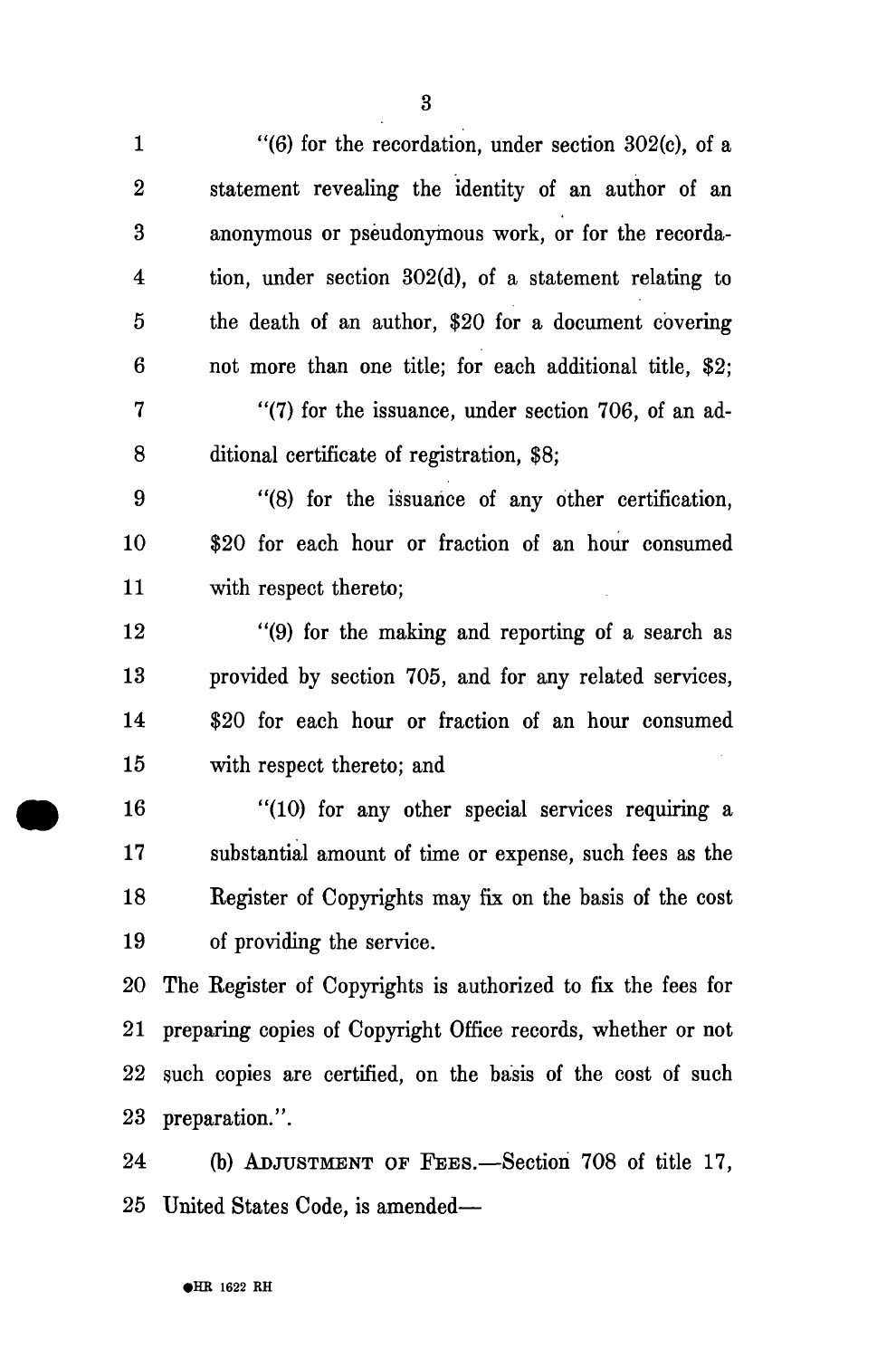1 (1) by redesignating subsections (b) and (c) as sub-2 sections (c) and (d), respectively; and

3 (2) by inserting after subsection (a) the following: 4 "(b) In calendar year 1995 and in each subsequent fifth 5 calendar year, the Register of Copyrights, by regulation, may 6 increase the fees specified in subsection (a) by the percent 7 change in the annual average, for the preceding calendar 8 year, of the Consumer Price Index published by the Bureau 9 of Labor Statistics, over the annual average of the Consumer 10 Price Index for the fifth calendar year preceding the calendar 11 year in which such increase is authorized.".

12 (c) EFFECTIVE DATE.—

 $\ddot{\phantom{a}}$ 

13 (1) In GENERAL.—The amendments made by this 14 section shall take effect 6 months after the date of the 15 enactment of this Act and shall apply to—

16 (A) claims to original, supplementary, and 17 renewal copyright received for registration, and to 18 items received for recordation in the Copyright 19 Office, on or after such effective date, and

20 (B) other requests for services received on or 21 after such effective date, or received before such 22 effective date for services not yet rendered as of 23 such date.

24 (2) PEIOE CLAIMS.—Claims to original, supple-25 mentary, and renewal copyright received for registra-

4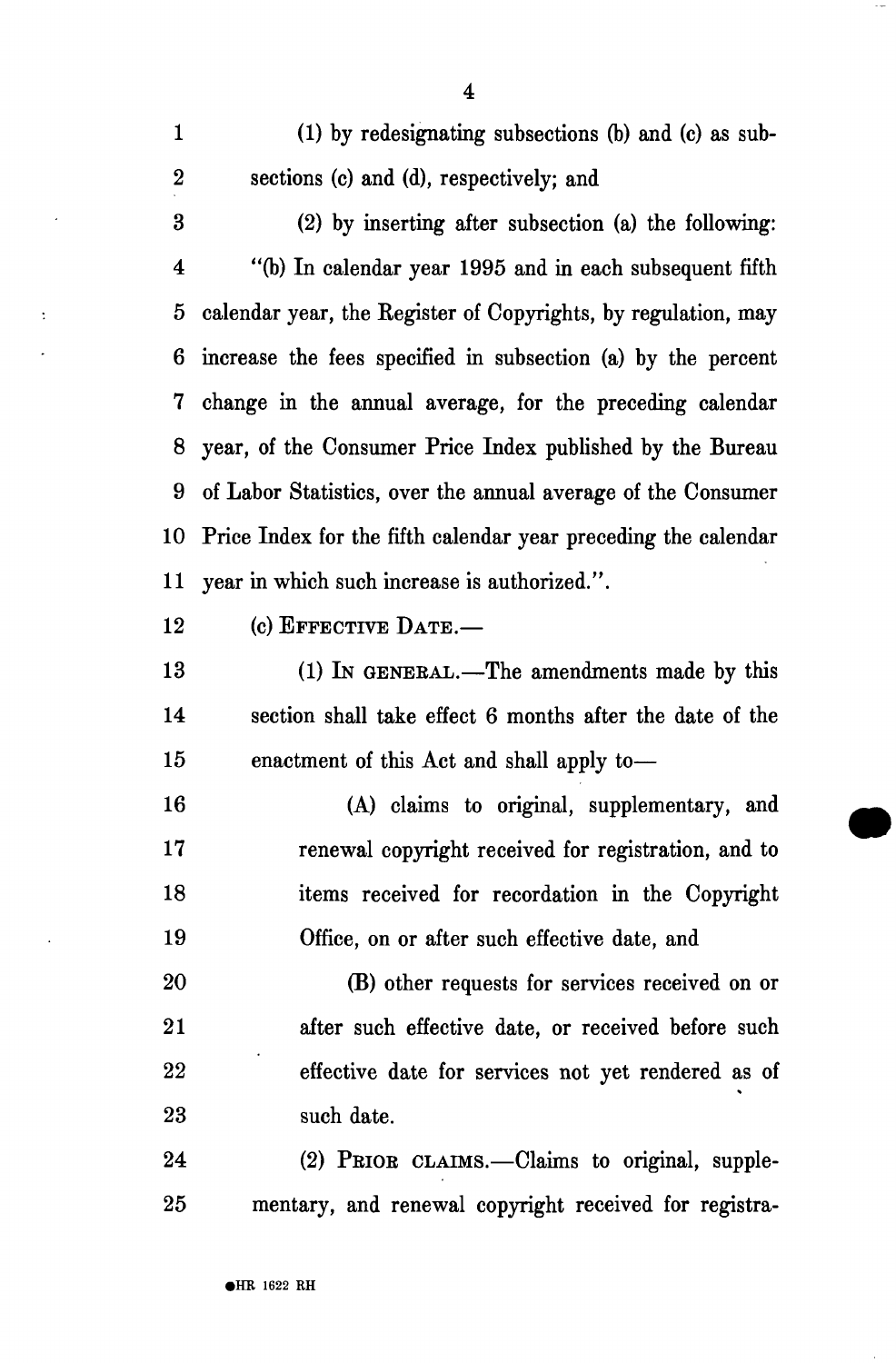5

.

 $\frac{1}{4}$ 

 $\bar{1}$ 

| $\mathbf{1}$            | tion and items received for recordation in acceptable            |
|-------------------------|------------------------------------------------------------------|
| $\boldsymbol{2}$        | form in the Copyright Office before the effective date           |
| 3                       | set forth in paragraph (1), and requests for services            |
| $\overline{\mathbf{4}}$ | which are rendered before such effective date shall be           |
| $\overline{5}$          | governed by section 708 of title 17, United States               |
| 6                       | Code, as in effect before such effective date.                   |
| 7                       | SEC. 3. TECHNICAL AMENDMENTS.                                    |
| 8                       | (a) SECTION 111.—Section 111 of title 17, United                 |
| 9                       | States Code, is amended—                                         |
| 10                      | (1) in subsection $(c)(2)(B)$ by striking out "record-           |
| 11                      | ed the notice specified by subsection (d) and"; and              |
| 12                      | $(2)$ in subsection $(d)$ —                                      |
| 13                      | (A) in paragraph (2) by striking out "para-                      |
| 14                      | graph (1)" and inserting in lieu thereof "clause                 |
| 15                      | $(1)$ ";                                                         |
| 16                      | (B) in paragraph (3) by striking out "clause                     |
| 17                      | $(5)$ " and inserting in lieu thereof "clause $(4)$ "; and       |
| 18                      | $(C)$ in paragraph $(3)(B)$ by striking out                      |
| 19                      | "clause $(2)(A)$ " and inserting in lieu thereof                 |
| 20                      | "clause $(1)(A)$ ".                                              |
| 21                      | (b) SECTION 801.—Section 801(b)(2)(D) of title 17,               |
| 22                      | United States Code, is amended by striking out $"111(d)(2)$      |
| 23                      | (C) and (D)" and inserting in lieu thereof " $111(d)(1)$ (C) and |
|                         | $24$ (D)".                                                       |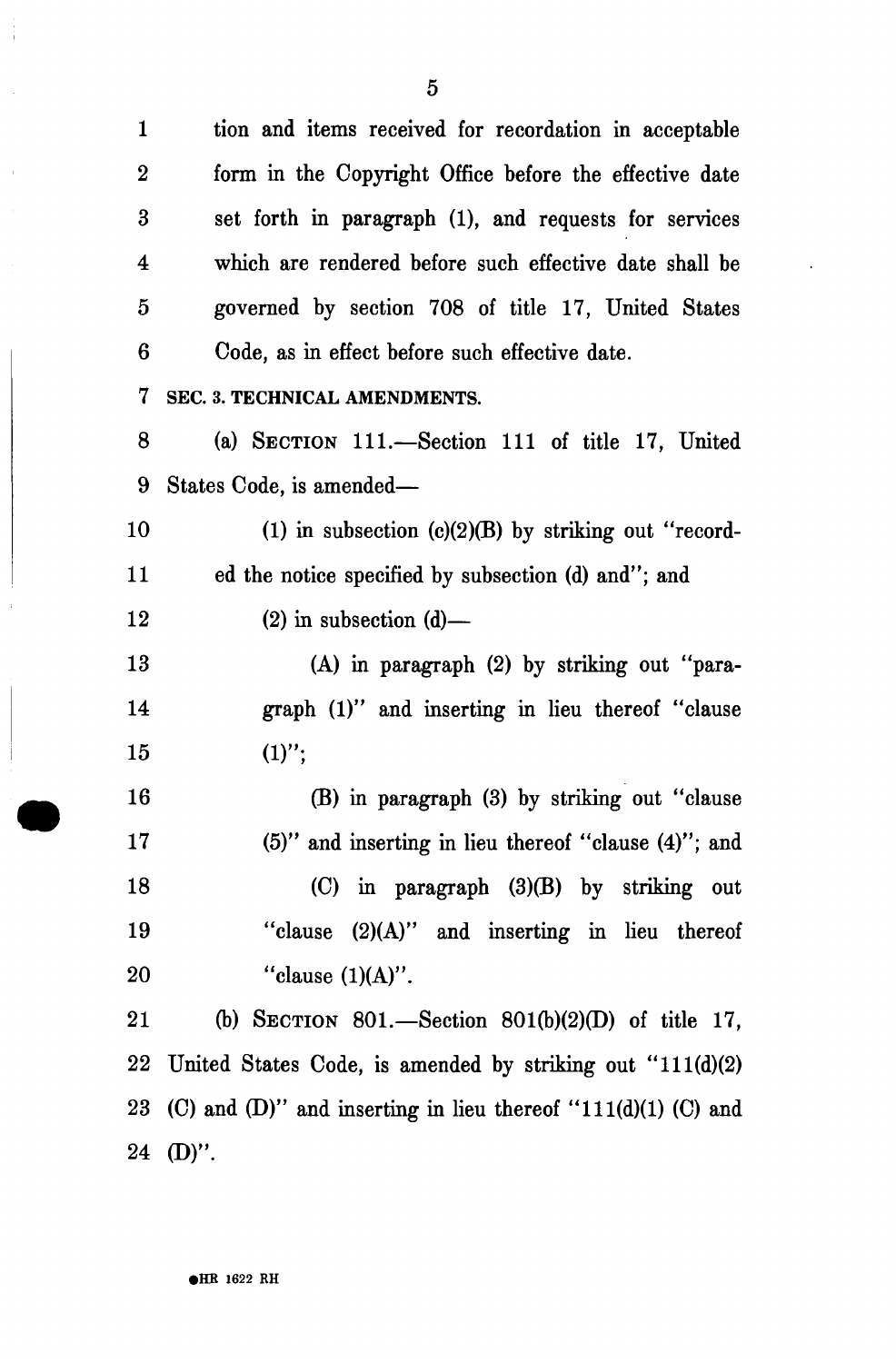1 (c) SECTION 804.—Section 804(a)(2)(C)(i) of title 17, 2 United States Code, is amended by striking out "115" and 3 inserting in lieu thereof "116".

4 (d) SECTION 106.—Section 106 of title 17, United 5 States Code, is amended by striking out "118" and inserting 6 in lieu thereof "119".

7 (e) EFFECTIVE DATE.—(1) The amendments made by  $\dot{8}$  subsections (a) and (b) shall be effective as of August 27, 9 1986.

10 (2) The amendment made by subsection (c) shall be 11 effective as of October 31, 1988.

12 (2) The amendment made by subsection (d) shall be 13 effective as of November 16, 1988.

 $\mathcal{L}$